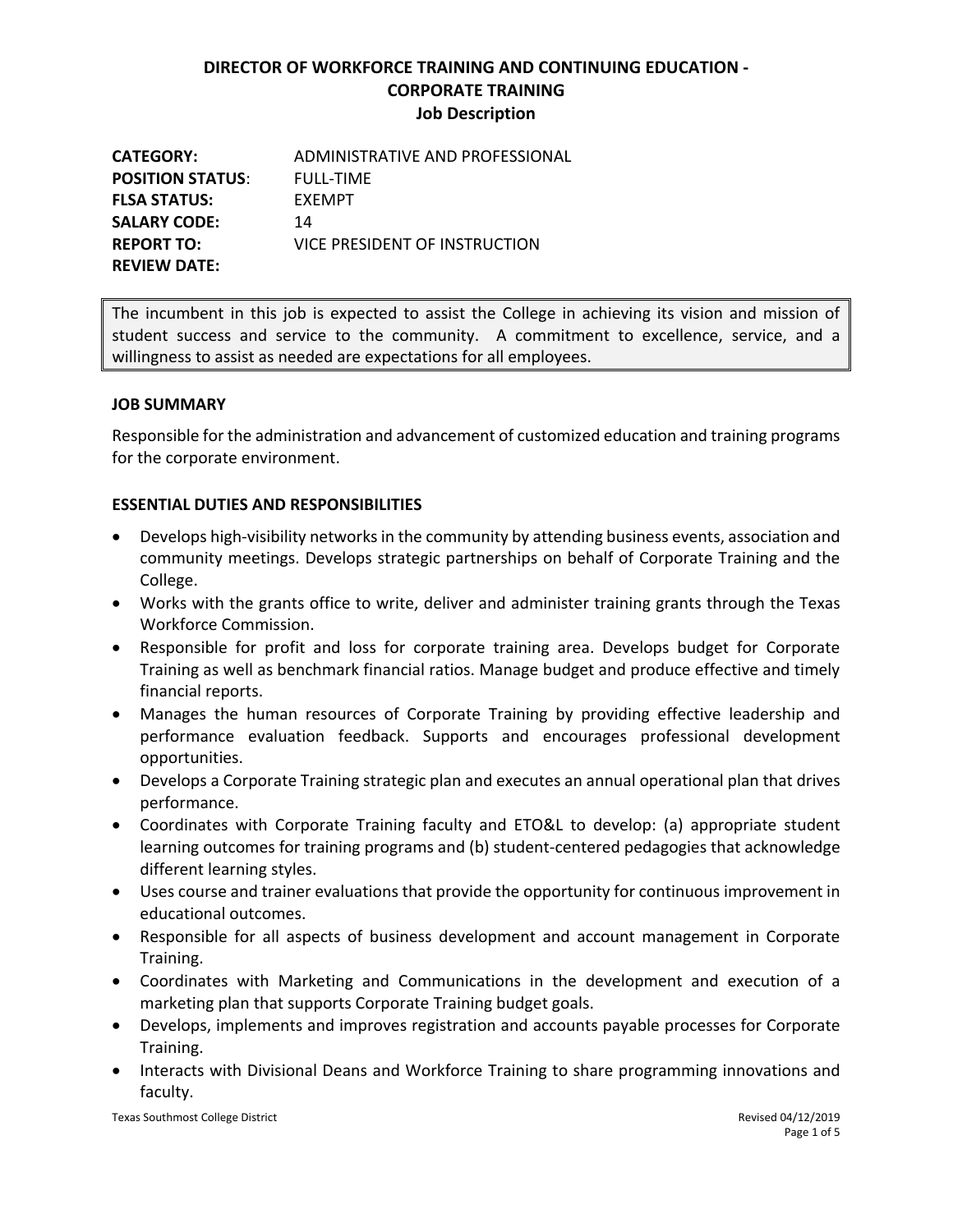- Responsible for the maintenance of any dedicated Corporate Training facilities and for the identification of new locations to serve corporate needs.
- Attends the workplace regularly, reports to work punctually and follows a work schedule to keep up with the demands of the worksite.
- Completes duties and responsibilities in compliance with college standards, policies and guidelines.
- Promotes positive morale and teamwork within the functional unit and provides exceptional customer service to students, faculty and the community.
- Uses interpersonal skills and makes sound judgments to decide how duties and responsibilities are completed between coworkers, the supervisory chain, faculty, staff, students, and customers.
- Completes all required training and professional development sessions sponsored by Texas Southmost College (TSC).
- Supports the values and institutional goals as defined in the College's Strategic Plan.
- Assists with the process for systematic review and evaluation of the planning unit per the model adopted by the College, including the development and monitoring of outcomes and plans of action for improvement based on the assessment of those outcomes and plans.
- Serves on committees as appropriate and as appointed by supervisor.
- Working hours may include evenings, holidays or weekends depending on deadline requirements and special events.
- Performs other duties as assigned.

## **REQUIRED KNOWLEDGE, SKILLS, AND ABILITIES**

To perform this job successfully, an individual must be able to perform each essential duty satisfactorily. The requirements listed below are representative of the knowledge, skill, and/or ability required.

- A strong commitment to the mission of the community college.
- Demonstrate superior interpersonal and leadership skills; ability to work independently with little direction.
- Demonstrate organizational skills in handling, directing, and prioritizing multiple and complex assignments/projects and maintaining records.
- Strong presentation skills.
- Demonstrate problem solving and communication skills, both oral and writing; proven ability to define problems, collect data, establish facts, draw valid conclusions and effectively present information to administration as well as internal and external groups.
- Proficient in the use of e-mail, word processing, spreadsheet, database, and presentation software and use of the Internet to access data, maintain records, generate reports, and communicate with others.
- Ability to inspire and motivate individuals to perform at their highest level.
- Ability to establish and maintain positive and effective working relationships with students, College employees and the public.
- Ability to respond to common inquiries or complaints from customers, regulatory agencies, or members of the business community.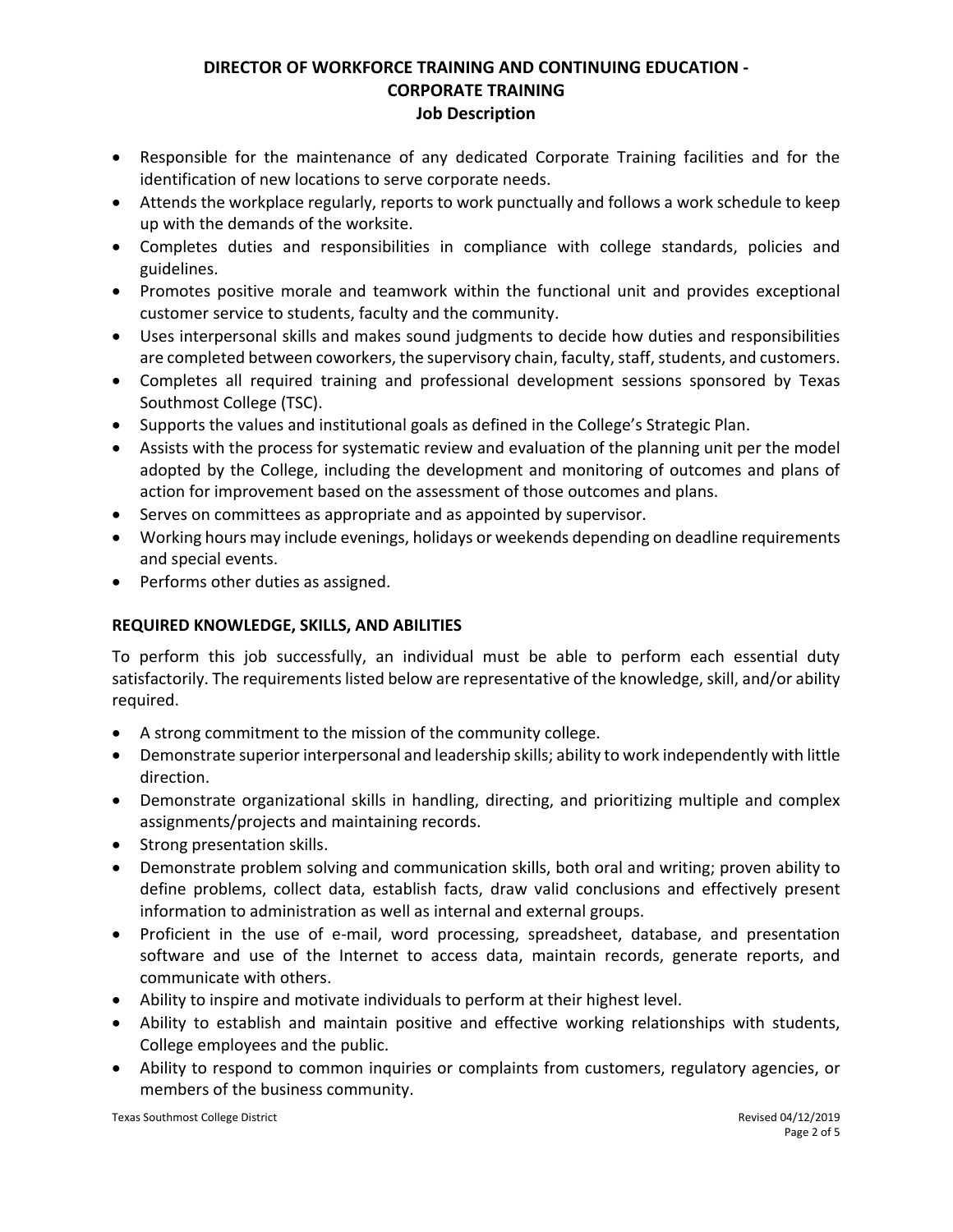- Ability to work effectively in a team environment with a customer service focus.
- Ability to perform and excel in a high-tech all-digital environment.
- Ability to handle sensitive and extensive confidential data.
- Possess an entrepreneurial mindset with an eagerness to create new and topical programs.

#### **REQUIRED EDUCATION AND EXPERIENCE**

To perform this job successfully, an individual must be able to perform each essential duty satisfactorily. The requirements listed below are representative of the education and experience required.

- Bachelor's degree in a related field from an accredited college or university.
- Minimum of five (5) years successful work in corporate training, either in a college or business setting, with supervisory experience.
- Experience in building partnerships with internal and external constituents in a diverse community.

#### **PREFERRED EDUCATION AND EXPERIENCE**

- Master's degree in a related field from an accredited college or university.
- Experience with:
	- $\circ$  Preparation and managing of skills development grants through the Texas Workforce Commission;
	- $\circ$  Developing comprehensive grant proposals, budget preparation, statement of work, memorandums of understanding, letters of support, record keeping, evaluation, and required reports; and
	- $\circ$  Designing and executing contracts that ensure appropriate expenditure of funds in compliance with contract terms, state/federal/local regulations and organizational policy.

#### **CERTIFICATES AND LICENSURES**

None required.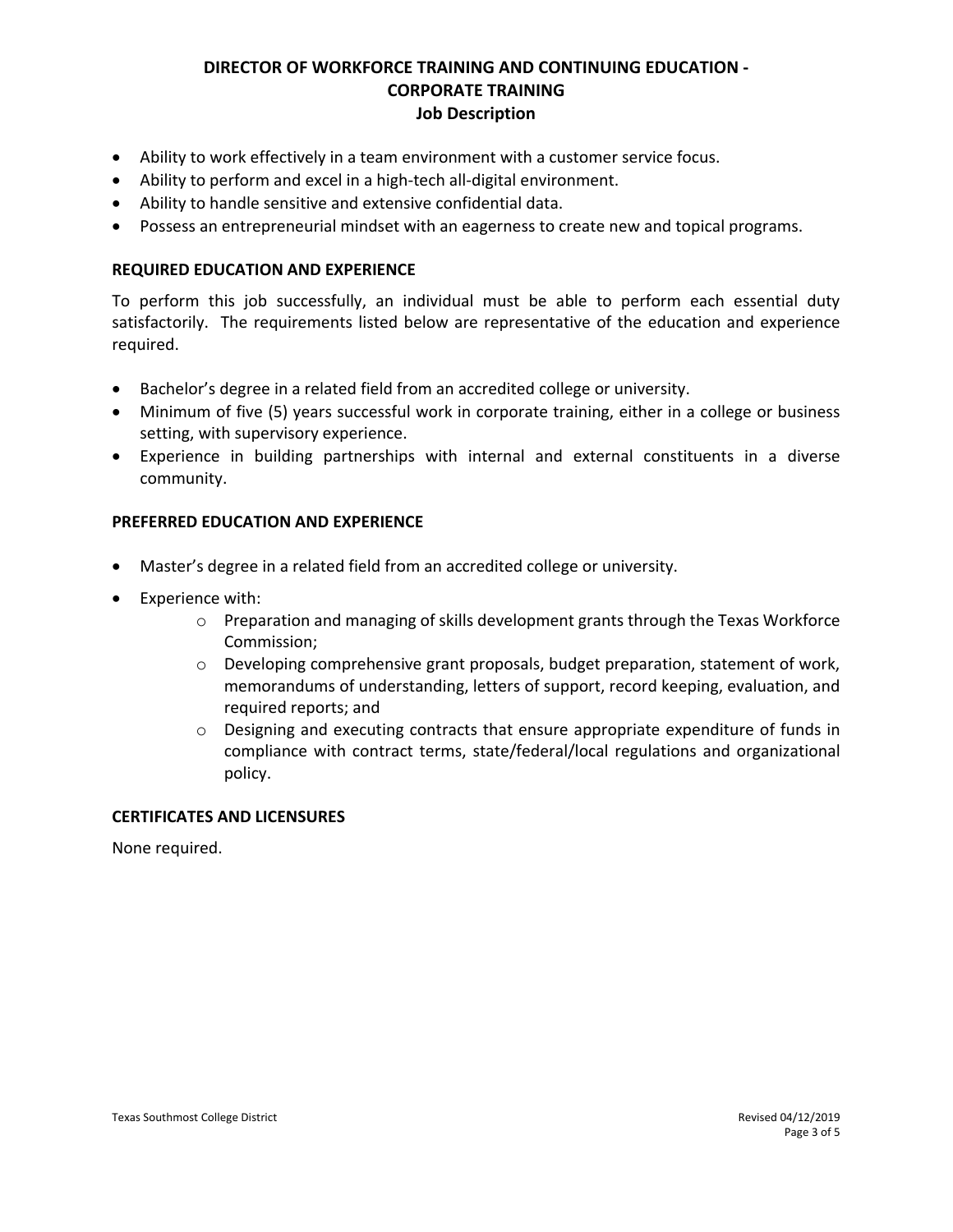#### **PHYSICAL DEMANDS**

The physical demands described here are representative of those that must be met by an employee to successfully perform the essential functions of this job. Reasonable accommodations may be made to enable individuals with disabilities to perform the essential functions. While performing the duties of this job, the employee is frequently required to stand. The employee is occasionally required to walk; sit; use hands and fingers to handle objects, tools, or controls; reach with hands and arms; climb or balance; stoop, kneel, crouch, or crawl; talk or hear; and taste or smell. The employee must frequently lift and/or move up to 10 pounds and occasionally lift and/or move up to 25 pounds. Specific vision abilities required by this job include close vision, distance vision, color vision, peripheral vision, depth perception, and the ability to adjust focus.

#### **WORK ENVIRONMENT**

The work environment characteristics described here are representative of those an employee encounters while performing the essential functions of this job. Reasonable accommodations may be made to enable individuals with disabilities to perform the essential functions. While performing the duties of this job, the employee occasionally works near moving mechanical parts and is occasionally exposed to risk of electrical shock. The noise level in the work environment is usually moderate.

Disclaimer:

\_\_\_\_\_\_\_\_\_\_\_\_\_\_\_\_\_

Are you able to perform these essential job functions with or without reasonable accommodation?

Yes

With Accommodations

| Employee Signature: | Date: |
|---------------------|-------|
| Direct Supervisor:  | Date: |
| HR Representative:  | Date: |

The duties listed are intended only as illustrations of the various types of work that may be performed. The omission of specific statements of duties does not exclude them from the position if the work is similar, related or a logical assignment to the position. The job description does not constitute an employment agreement between the employer and employee and is subject to change by the employer as the needs of the employer and requirements of the job change.